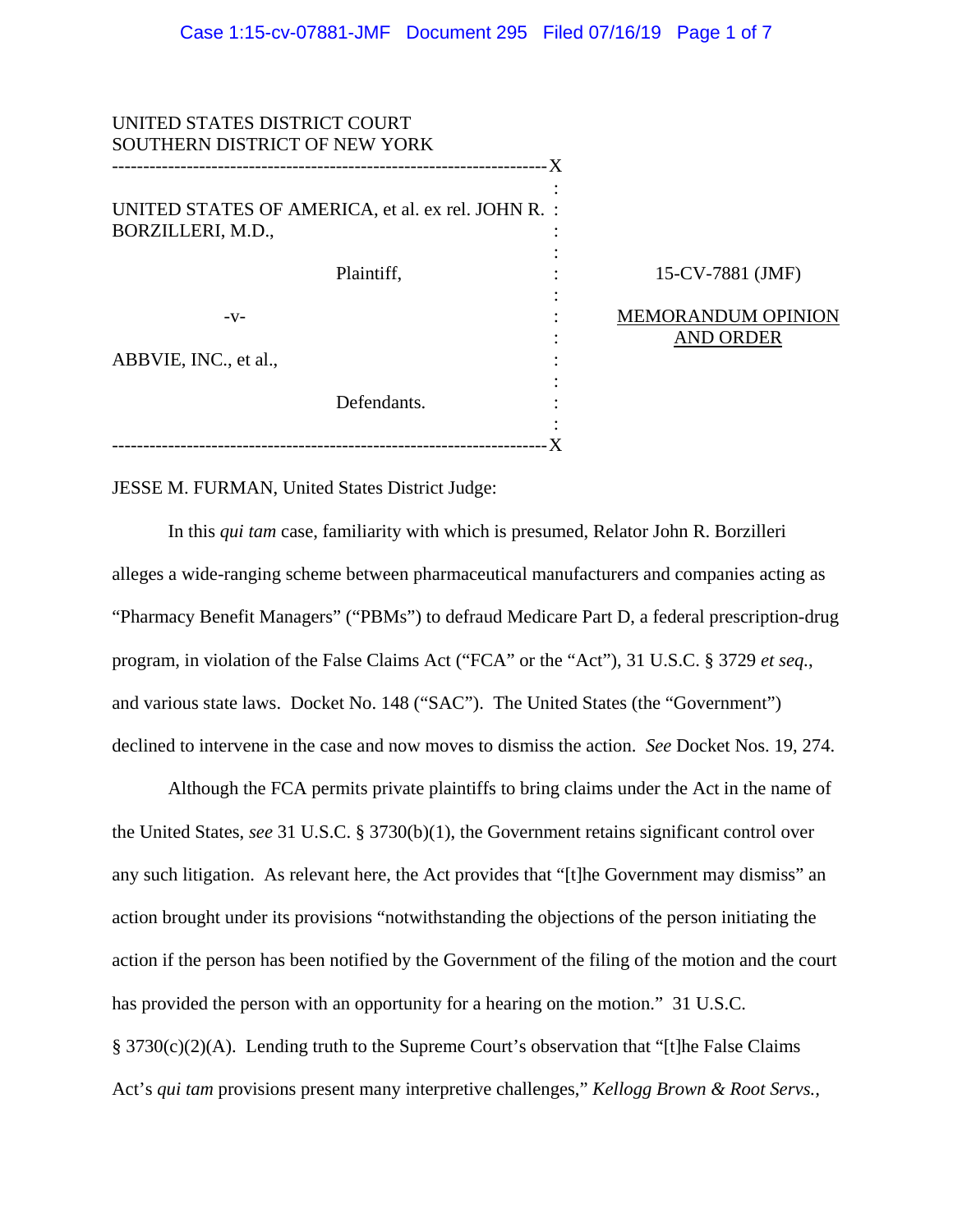### Case 1:15-cv-07881-JMF Document 295 Filed 07/16/19 Page 2 of 7

*Inc. v. United States ex rel. Carter*, 135 S. Ct. 1970, 1979 (2015), the statute is silent as to what standard of review, if any, applies to a decision by the Government to dismiss a case brought under the Act, and courts of appeals are divided on the issue. The Ninth and Tenth Circuits have held that the Government must demonstrate a "valid government purpose" for dismissal and "a rational relation between dismissal and accomplishment of [that] purpose." *United States ex rel. Sequoia Orange Co. v. Baird-Neece Packing Corp.* ("*Sequoia Orange*"), 151 F.3d 1139, 1145 (9th Cir. 1998) (internal quotation marks omitted); *accord Ridenour v. Kaiser-Hill Co.*, 397 F.3d 925, 936 (10th Cir. 2005). By contrast, the D.C. Circuit has described the Government's right to dismiss a relator's action under the FCA as "unfettered" (even as it noted that a "fraud on the court" might permit a court to look into the Government's reasons for dismissal). *Swift v. United States*, 318 F.3d 250, 252-54 (D.C. Cir. 2003). The Second Circuit has not yet weighed in on the issue. *See, e.g.*, *United States ex rel. Piacentile v. Amgen Inc.*, No. 04-CV-3983 (SJ), 2013 WL 5460640, at \*3 (E.D.N.Y. Sept. 30, 2013); *United States ex rel. Pentagen Techs. Int'l Ltd. v. United States*, No. 00-CV-6167 (DAB), 2001 WL 770940, at \*7 (S.D.N.Y. July 10, 2001).<sup>1</sup>

The Court need not take a side in the dispute, however, because it concludes that the Government may dismiss the case even under the more stringent standard articulated in *Sequoia Orange*. That is, the Government demonstrates at least one "valid government purpose" for seeking dismissal: Borzilleri's continued prosecution of the case — assuming it would survive the other motions to dismiss pending before the Court — would impose substantial burdens on

<sup>&</sup>lt;sup>1</sup> The Second Circuit has cited *Sequoia Orange*, but only in *dicta* and in a case that was later reversed. *See United States ex rel. Stevens v. Vermont Agency of Nat. Res.*, 162 F.3d 195, 201 (2d Cir. 1998) ("[A]lthough the *qui tam* plaintiff must be given a hearing, the court need not, in order to dismiss, determine that the government's decision is reasonable." (citing *Sequoia Orange*, 151 F.3d at 1145)), *rev'd on other grounds*, 529 U.S. 765 (2000).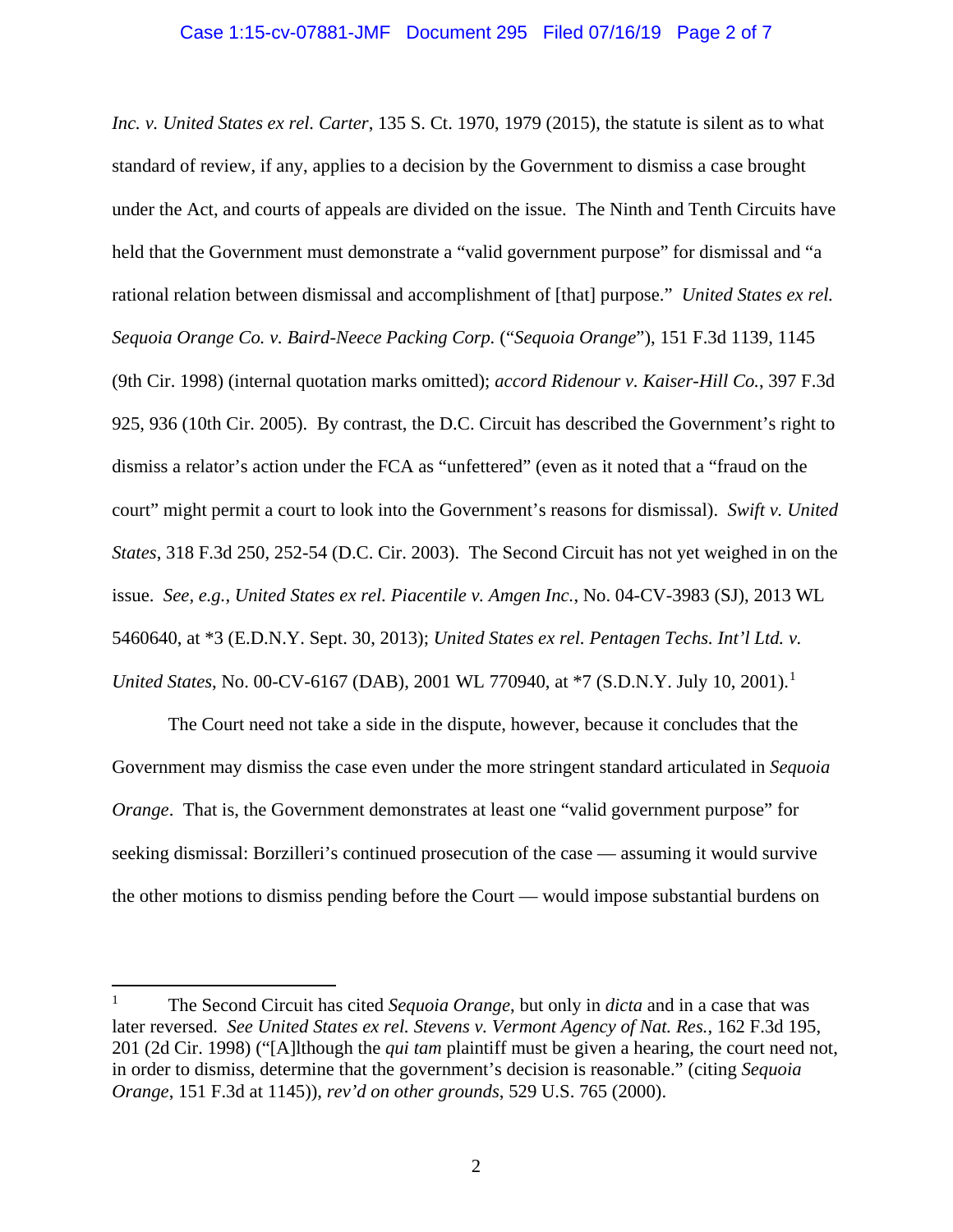# Case 1:15-cv-07881-JMF Document 295 Filed 07/16/19 Page 3 of 7

government resources.<sup>2</sup> According to the Government, attorneys from multiple offices would be required to monitor the litigation and likely coordinate third-party discovery, rather than pursue other (and in the Government's view, more meritorious) cases. Additionally, program staff from the Centers for Medicare and Medicaid Services ("CMS"), the agency within the Department of Health and Human Services that administers Medicare Part D, would likely have to divert time and resources to respond to discovery requests. *See* Docket No. 275 ("Gov't Mem."), at 13-16. The Government's determination that it would prefer to avoid these costs and expend its finite resources elsewhere is, as many courts have recognized, a "valid government purpose" rationally related to dismissal of the case. *See, e.g.*, *Sequoia Orange*, 151 F.3d at 1146 ("The district court . . . properly noted that the government can legitimately consider the burden imposed on the taxpayers by its litigation, and that, even if the relators were to litigate the FCA claims, the government would continue to incur enormous internal staff costs."); *Swift*, 318 F.3d at 254 (noting that dismissal would also be proper under *Sequoia Orange* because the Government's interest in not "expending resources monitoring the case, complying with discovery requests, and so forth" was "a legitimate objective, and dismissal of the suit furthered that objective").

Borzilleri's arguments to the contrary are unpersuasive. The fact that the Government *could* recover more in damages than it expends in resources, *if* he were to eventually prevail, *see*  Docket No. 281 ("Relator Mem."), at 10, does not mean that avoiding resource expenditures now is not a "valid government purpose." Indeed, courts applying the *Sequoia Orange* standard have made clear that the Government's cost concerns are a valid justification for dismissal even where "the FCA claims against the defendants [are] meritorious." *Sequoia Orange*, 145 F.3d at 1143;

 $\frac{1}{2}$  $B_1$ <sup>2</sup> Because the burden of further litigation is a valid and sufficient justification for the Government's dismissal, the Court need not and does not reach the Government's other proffered justifications. *See* Gov't Mem. 16-18.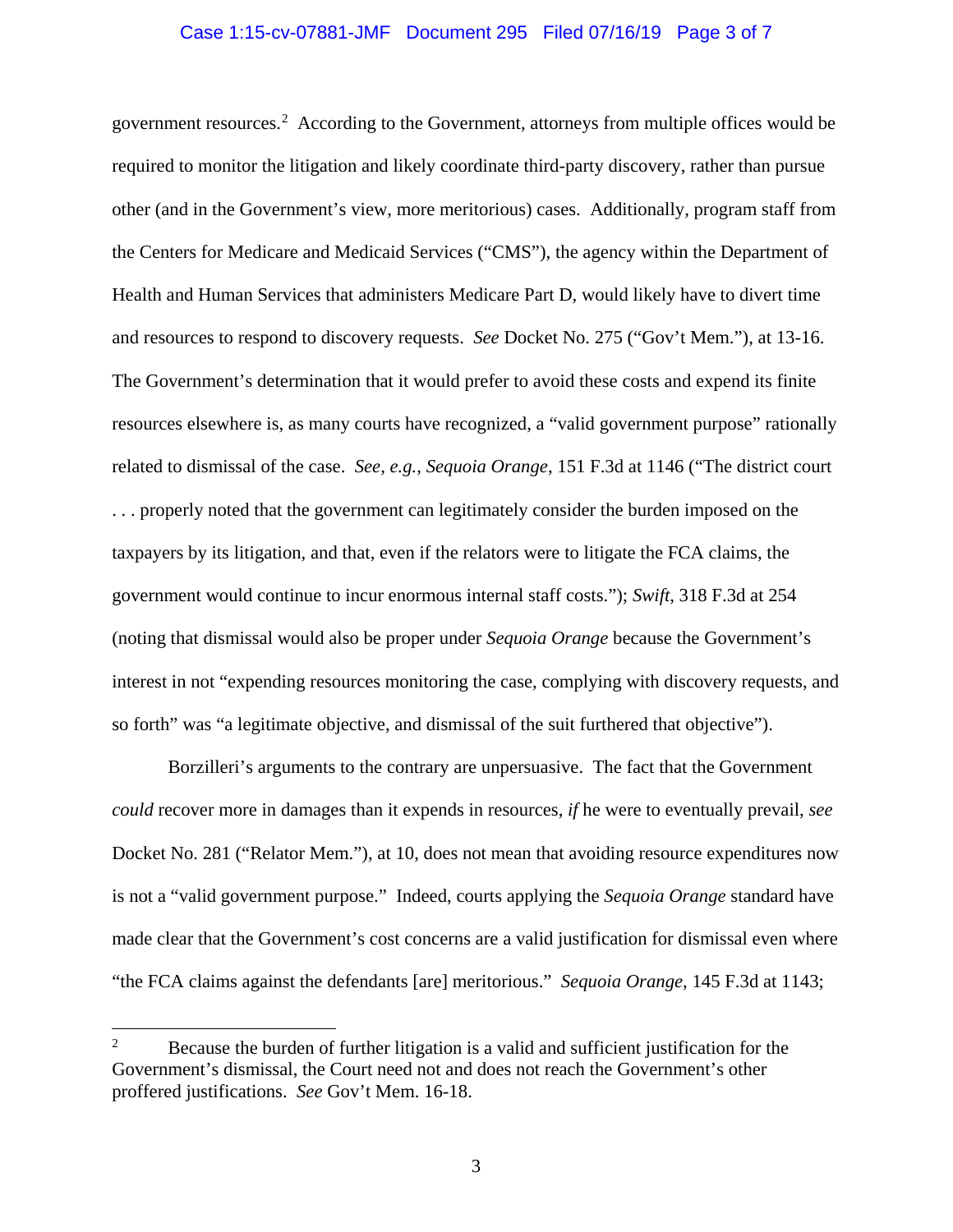#### Case 1:15-cv-07881-JMF Document 295 Filed 07/16/19 Page 4 of 7

*see, e.g.*, *United States v. EMD Serono, Inc.*, 370 F. Supp. 3d 483, 490-91 (E.D. Pa. 2019) 490- 91 (reiterating that "[p]reserving litigation costs is a valid interest even where the claims may have merit," and collecting cases); *United States ex rel. Sibley v. Delta Reg'l Med. Ctr.*, No. 4:17-CV-000053 (GHD), 2019 WL 1305069, at \*4 (N.D. Miss. Mar. 21, 2019) (same).

Because the Government offers a valid purpose for dismissal, the burden shifts to Borzilleri to show that the dismissal is nonetheless "fraudulent, arbitrary and capricious, or illegal." *Sequoia Orange*, 145 F.3d at 1145 (internal quotation marks omitted). This he fails to do. Borzilleri offers a hodgepodge of theories, the most coherent subset of which can be lumped together as a "failure to investigate" — in a nutshell, that the Government's decision to dismiss the case, like its decision not to intervene, is arbitrary because the Government failed to thoroughly investigate his allegations in the first place.<sup>3</sup> But none of Borzilleri's allegations about the Government's investigative choices demonstrate that its stated rationale is fraudulent, arbitrary and capricious, or illegal. The Government's memoranda reveal, and the Court has no basis to doubt, that the Government undertook a lengthy, costly, and substantial investigation into Borzilleri's claims that spanned several years and multiple offices and agencies. *See* Gov't Mem. 4, 16; Docket No. 292 ("Gov't Reply"), at 5-6; *see also EMD Serono*, 370 F. Supp. 3d at 489 & n.15 (relying on representations in the Government's briefing to conclude that the Government "expended substantial time and resources" before determining "that it [was] better to use its resources pursuing other claims"); *United States ex rel. Toomer v. TerraPower, LLC*,

<sup>&</sup>lt;sup>3</sup> More specifically, Borzilleri contends that the Government "failed to aggressively pursue" the "central allegations" in his complaint, which relate to a kickback scheme between manufacturers and PBMs; failed to investigate his allegations of fraud relating to catastrophic coverage; focused on the PBM defendants rather than the more culpable manufacturer defendants; deposed only one defendant witness; declined to interview other relevant witnesses; and ignored "major new evidence" that has come to light since the Government declined to intervene in March 2018. Relator Mem. 19-20, 21-26.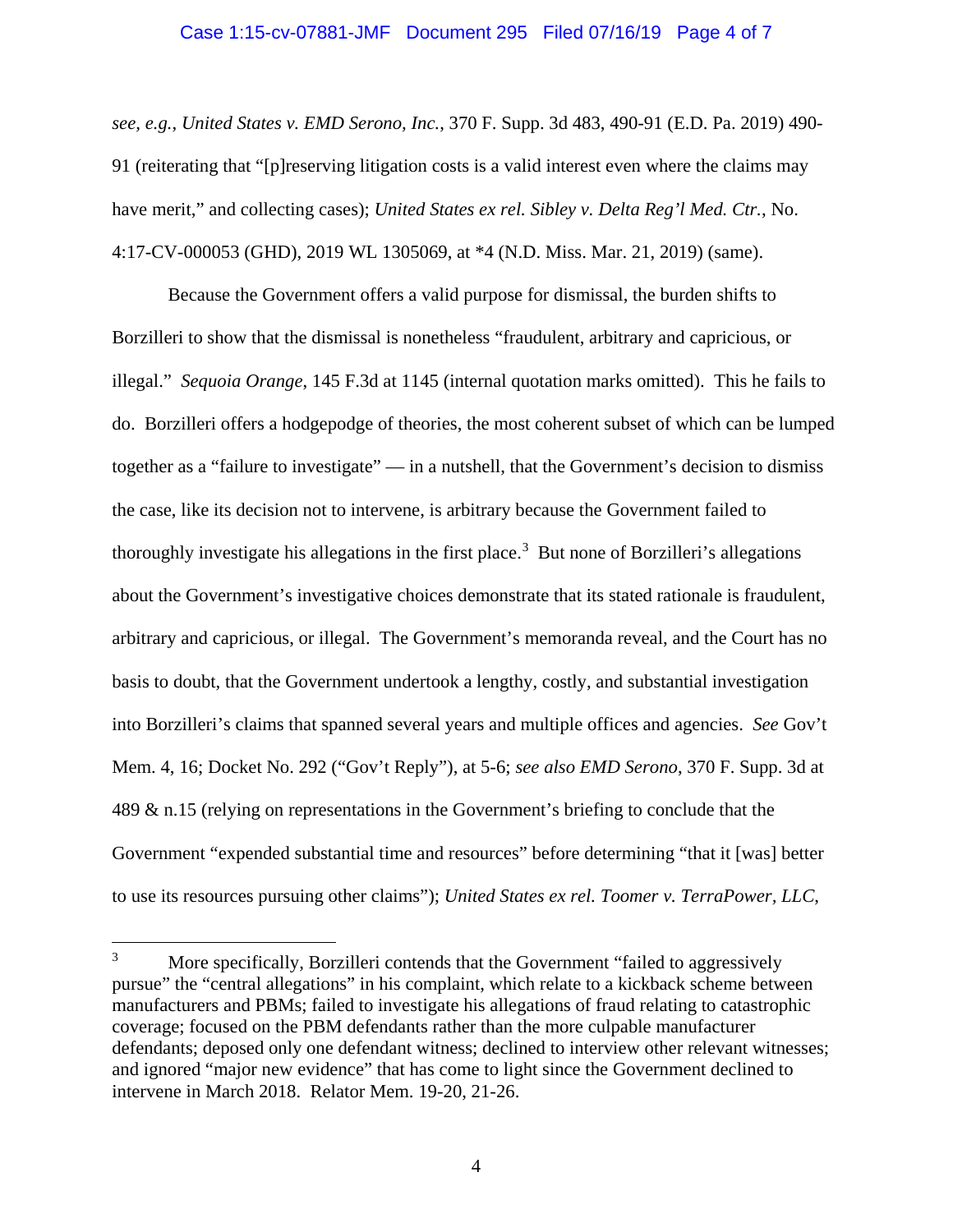# Case 1:15-cv-07881-JMF Document 295 Filed 07/16/19 Page 5 of 7

No. 4:16-CV-00226 (DCN), 2018 WL 4934070, at \*6 (D. Idaho Oct. 10, 2018) (same).

Borzilleri's subjective disagreement with the Government's investigative strategy and ultimate decision does not provide the Court with a basis to second-guess the Government's decision to dismiss the case.

Borzilleri's remaining arguments fare no better. First, the Government's inability or unwillingness to provide him with a non-fraudulent explanation for "massive" increases in Defendants' drug prices, Relator Mem. 19, does not demonstrate that its stated reason for dismissing the case is somehow fraudulent, arbitrary and capricious, or illegal. Second, Borzilleri fails to clearly articulate how (1) the Government's proffered rationale for not intervening in his case was "false" and (2) the Government "verif[ied]" the entire massive scheme he alleges, but then declined to act on it. *See id.* at 18-19. And finally, his allegations of stonewalling by CMS and conflicts of interest among its leadership, *see id.* at 20-21, do not rise above the level of speculation, *see United States ex rel. Nasuti v. Savage Farms, Inc.*, No. 12- CV-30121 (GAO), 2014 WL 1327015, at \*12 (D. Mass. Mar. 27, 2014) (rejecting a relator's allegations that "nepotism or political connections played [a] role in the Government's decision" to dismiss as "little more than unsupported speculation"). In sum, nothing put forward by Borzilleri suggests, let alone shows, that the Government's stated reason for dismissing this action is fraudulent, arbitrary and capricious, or illegal. And because he fails to even "present[] a colorable claim" on that score, he is not entitled to discovery or an evidentiary hearing. *See, e.g.*, *Ridenour*, 397 F.3d at 931 (noting that a relator is not entitled to a hearing absent a showing of "substantial and particularized need" (internal quotation marks omitted)); *accord United States ex rel. Nicholson v. Spigelman*, No. 10 C 3361, 2011 WL 2683161, at \*3 (N.D. Ill. July 8, 2011); *Toomer*, 2018 WL 4934070, at \*6.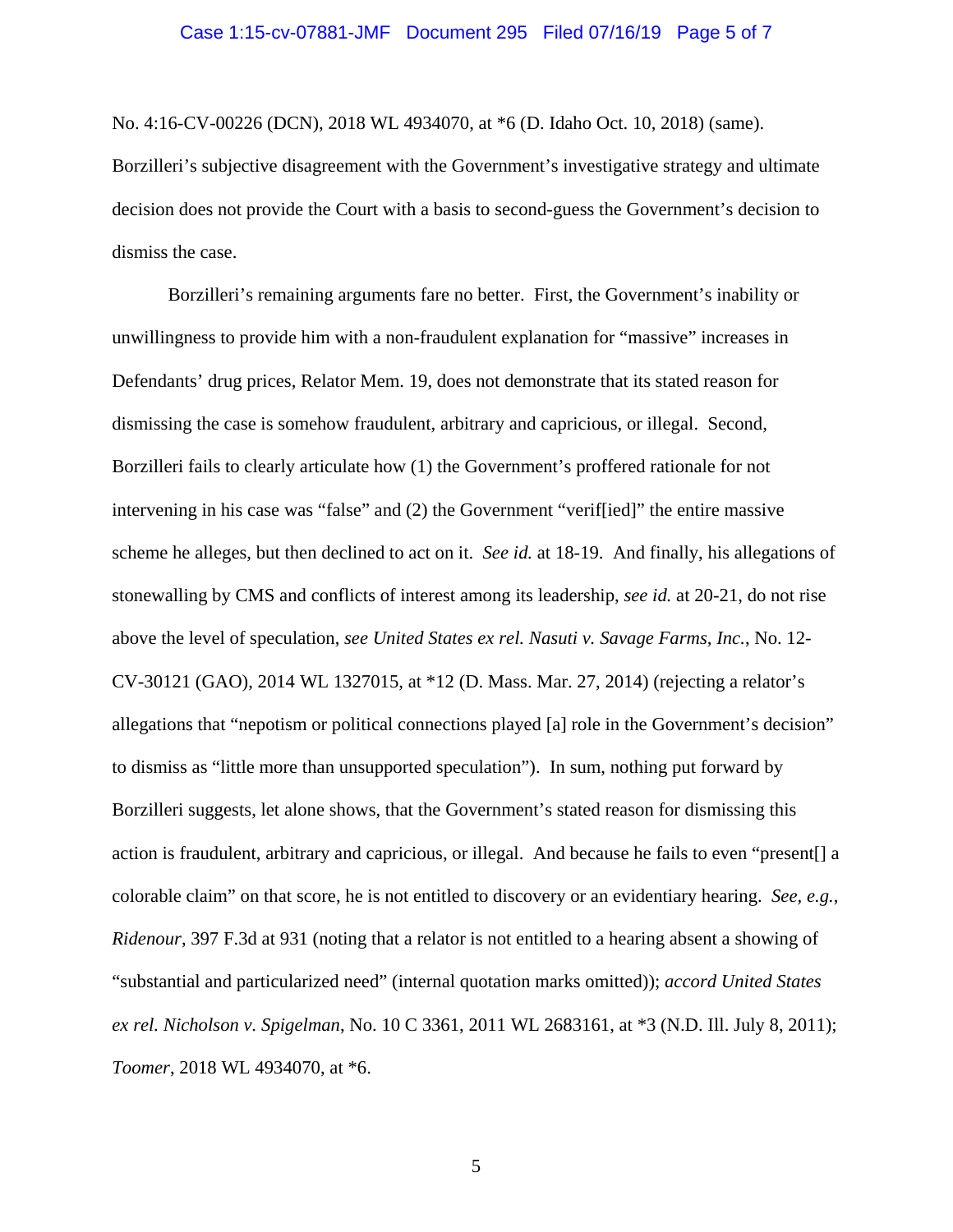# Case 1:15-cv-07881-JMF Document 295 Filed 07/16/19 Page 6 of 7

By its terms, the FCA vests the Government with broad discretion to end this action "notwithstanding" Borzilleri's "objections." 31 U.S.C. § 3730(c)(2)(A). Under either *Swift* or *Sequoia Orange*, the Government has exercised that discretion appropriately, and Borzilleri has "been . . . provided . . . with an opportunity for a hearing" on the Government's motion. 31 U.S.C. § 3730(c)(2)(A); *see, e.g.*, *Greene v. IRS*, No. 1:08-CV-0280 (LEK), 2008 WL 5378120, at \*2 (N.D.N.Y. Dec. 23, 2008) ("This Court's consideration of the arguments raised in the Plaintiffs' opposition has provided them with an opportunity to be heard on the Government's Motion."), *aff'd*, 348 Fed. App'x 625 (2d Cir. 2009). That is all the statute requires. Accordingly, Borzilleri's FCA claims must be and are dismissed.<sup>4</sup> That leaves only Borzilleri's common-law claims brought on behalf of the United States and his claims under various state analogues to the FCA. The former — claims for unjust enrichment and common-law fraud, *see*  SAC ¶¶ 915-21 — are dismissed because "the FCA does not give relators the right to assert common law claims on behalf of the United States." *United States ex rel. Phipps v. Comprehensive Cmty. Dev. Corp.*, 152 F. Supp. 2d 443, 451-52 (S.D.N.Y. 2001) (internal quotation marks omitted). As for the latter — twenty-eight claims under various state-law analogues to the FCA, *see* SAC ¶¶ 831-914 — the Court declines to exercise supplemental jurisdiction in light of the fact that the sole federal claims have been dismissed. *See, e.g.*, *United States ex rel. Vierczhalek v. MedImmune, Inc.*, 345 F. Supp. 3d 456, 466 (S.D.N.Y. 2018) (declining to assert supplemental jurisdiction over "various state law false claims provisions" after dismissing the relator's federal claims on the merits).

 $\frac{1}{4}$  Such dismissal is, of course, without prejudice as to the Government. *See, e.g.*, *Toomer*, 2018 WL 4934070, at \*6-7.